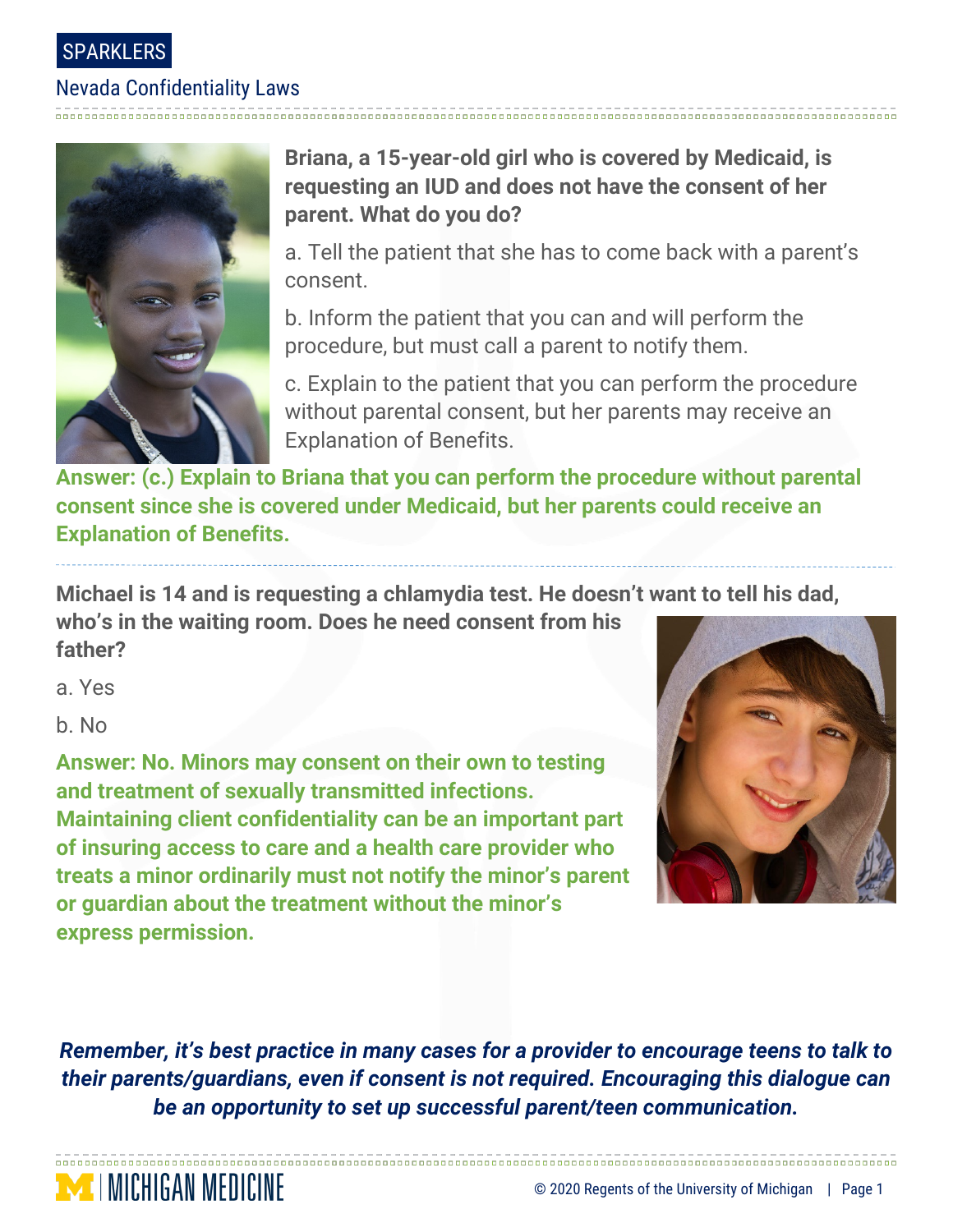SPARKLERS

#### Nevada Confidentiality Laws



**Jade is 16 years old. Can she receive a pregnancy test AND prenatal care without her parents' consent?**

- a. Yes
- b. No

**Answer: Yes. While no specific Nevada statute specifically addresses minor consent for pregnancy and prenatal care, minors are generally able to consent to treatment for pregnancy related care, including prenatal care, delivery services, treatment of complications and post-natal care.**

**Which of these options below DO NOT require parental consent for a teen living with her parents?**

a. HPV vaccine

**MENICHIGAN MEDICINE** 

- b. ADHD medication for a 13 year-old
- c. Treatment for controlled substances or alcohol
- d. Admission to an inpatient mental health facility

**Answer: (c.) Minors may consent to treatment for controlled substances or alcohol, although provider's must make every reasonable effort to report treatment to the minor's parents/guardian within reasonable time after treatment.**

*Remember, it's best practice in many cases for a provider to encourage teens to talk to their parents/guardians, even if consent is not required. Encouraging this dialogue can be an opportunity to set up successful parent/teen communication.*